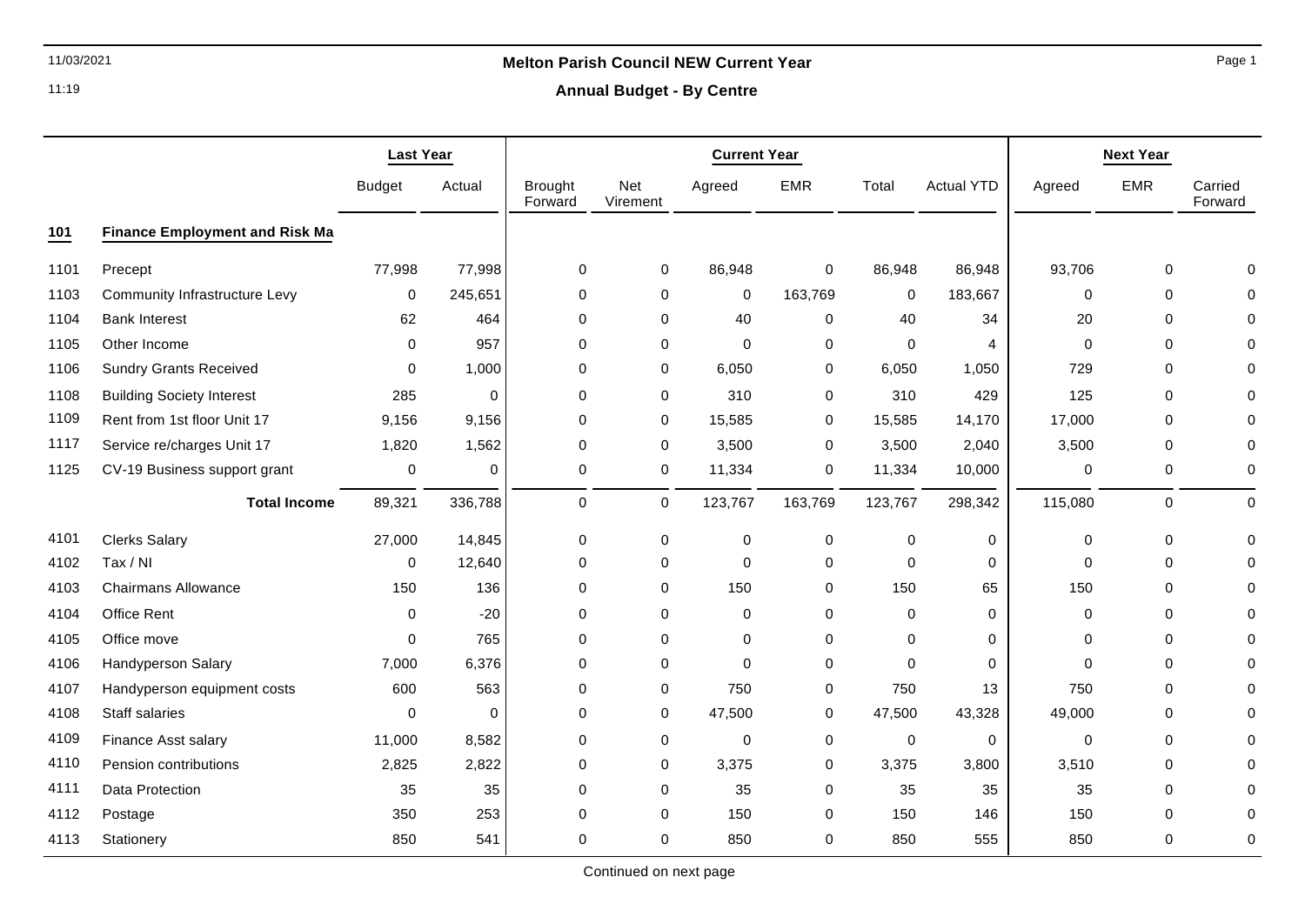**Annual Budget - By Centre**

|      |                                | <b>Last Year</b> |             | <b>Current Year</b>       |                 |             | <b>Next Year</b> |             |                   |          |             |                    |
|------|--------------------------------|------------------|-------------|---------------------------|-----------------|-------------|------------------|-------------|-------------------|----------|-------------|--------------------|
|      |                                | <b>Budget</b>    | Actual      | <b>Brought</b><br>Forward | Net<br>Virement | Agreed      | <b>EMR</b>       | Total       | <b>Actual YTD</b> | Agreed   | <b>EMR</b>  | Carried<br>Forward |
| 4114 | Telephone                      | 1,200            | 1,034       | 0                         | 0               | 1,000       | 0                | 1,000       | 639               | 1,100    | $\mathbf 0$ | 0                  |
| 4116 | <b>Computer Support</b>        | 750              | 734         | 0                         | $\pmb{0}$       | 750         | $\pmb{0}$        | 750         | 281               | 750      | 0           | $\Omega$           |
| 4117 | Software Licences              | 150              | 125         | 0                         | $\pmb{0}$       | 200         | $\mathbf 0$      | 200         | 225               | 300      | 0           | $\Omega$           |
| 4118 | Domain Hosting                 | 750              | 494         | 0                         | 0               | 300         | 0                | 300         | 469               | 350      | $\mathbf 0$ | 0                  |
| 4119 | Website Development & support  | 984              | 984         | 0                         | $\mathbf 0$     | $\mathbf 0$ | 0                | $\mathbf 0$ | $\mathbf 0$       | 0        | $\mathbf 0$ | $\Omega$           |
| 4120 | Computer hardware              | 375              | 375         | 0                         | $\mathbf 0$     | 1,200       | 0                | 1,200       | 431               | 0        | $\mathbf 0$ | $\Omega$           |
| 4123 | Office cleaning and sundries   | 3,000            | 2,594       | 0                         | 0               | 2,000       | 0                | 2,000       | 1,331             | 2,000    | $\mathbf 0$ | $\Omega$           |
| 4124 | Office service / maintenance c | 3,500            | 2,946       | 0                         | 0               | 3,500       | 0                | 3,500       | 2,705             | 3,750    | 0           | $\Omega$           |
| 4125 | <b>Business rates</b>          | 4,500            | 12,924      | 0                         | 0               | 13,058      | 0                | 13,058      | 12,396            | 7,000    | 0           | $\Omega$           |
| 4126 | Office utility costs           | 2,000            | 1,807       | 0                         | $\pmb{0}$       | 2,000       | $\mathbf 0$      | 2,000       | 1,143             | 2,000    | 0           | 0                  |
| 4127 | Bank charges                   | 150              | 166         | 0                         | $\pmb{0}$       | 70          | $\mathbf 0$      | 70          | 77                | 70       | $\pmb{0}$   | $\Omega$           |
| 4130 | Payroll                        | 200              | 176         | 0                         | $\pmb{0}$       | 200         | 0                | 200         | 93                | 210      | 0           | $\Omega$           |
| 4131 | Audit                          | 3,120            | 3,015       | 0                         | $\mathbf 0$     | 1,300       | $\mathbf 0$      | 1,300       | $\Omega$          | 1,300    | $\Omega$    | $\Omega$           |
| 4132 | Subscriptions                  | 1,004            | 1,074       | 0                         | 0               | 1,100       | $\mathbf 0$      | 1,100       | 1,083             | 1,080    | $\mathbf 0$ | $\Omega$           |
| 4135 | Member expenses                | 150              | 144         | 0                         | 0               | 150         | 0                | 150         | $\mathbf 0$       | 150      | $\mathbf 0$ | $\Omega$           |
| 4136 | Staff expenses                 | 350              | 379         | 0                         | 0               | 500         | 0                | 500         | 211               | 500      | $\mathbf 0$ | $\Omega$           |
| 4137 | Member training                | 500              | 298         | 0                         | 0               | 500         | 0                | 500         | 0                 | 500      | 0           | $\Omega$           |
| 4138 | Staff training                 | 500              | 155         | 0                         | $\pmb{0}$       | 750         | 0                | 750         | 625               | 750      | $\pmb{0}$   | $\Omega$           |
| 4141 | Hire meeting space             | 50               | $\mathbf 0$ | 0                         | $\pmb{0}$       | 50          | $\pmb{0}$        | 50          | $\mathbf 0$       | 50       | 0           | $\Omega$           |
| 4161 | Insurance                      | 2,859            | 2,859       | 0                         | $\pmb{0}$       | 3,500       | $\mathbf 0$      | 3,500       | 3,215             | 4,000    | 0           | $\Omega$           |
| 4162 | Lease of land Bredfield Rd     | 1                | $\Omega$    | $\Omega$                  | 0               | 0           | 0                | 0           | $\mathbf 0$       | 0        | $\Omega$    | $\Omega$           |
| 4163 | Lease of land The Street       | 25               | 25          | 0                         | $\pmb{0}$       | $\mathbf 0$ | $\mathbf 0$      | $\mathbf 0$ | $\mathbf 0$       | $\Omega$ | $\mathbf 0$ | $\Omega$           |
| 4164 | s137 grant giving              | 500              | 500         | 0                         | $\mathbf 0$     | $\Omega$    | 0                | $\Omega$    | 659               | 350      | $\mathbf 0$ | $\Omega$           |
| 4166 | PWLB loans                     | 18,485           | 18,485      | 0                         | 0               | 19,640      | 0                | 19,640      | 19,639            | 19,640   | 0           | 0                  |
| 4169 | Grant to Melton Messenger      | 1,100            | 1,100       | 0                         | 0               | 1,150       | 0                | 1,150       | 400               | 1,200    | $\mathbf 0$ | 0                  |

Page 2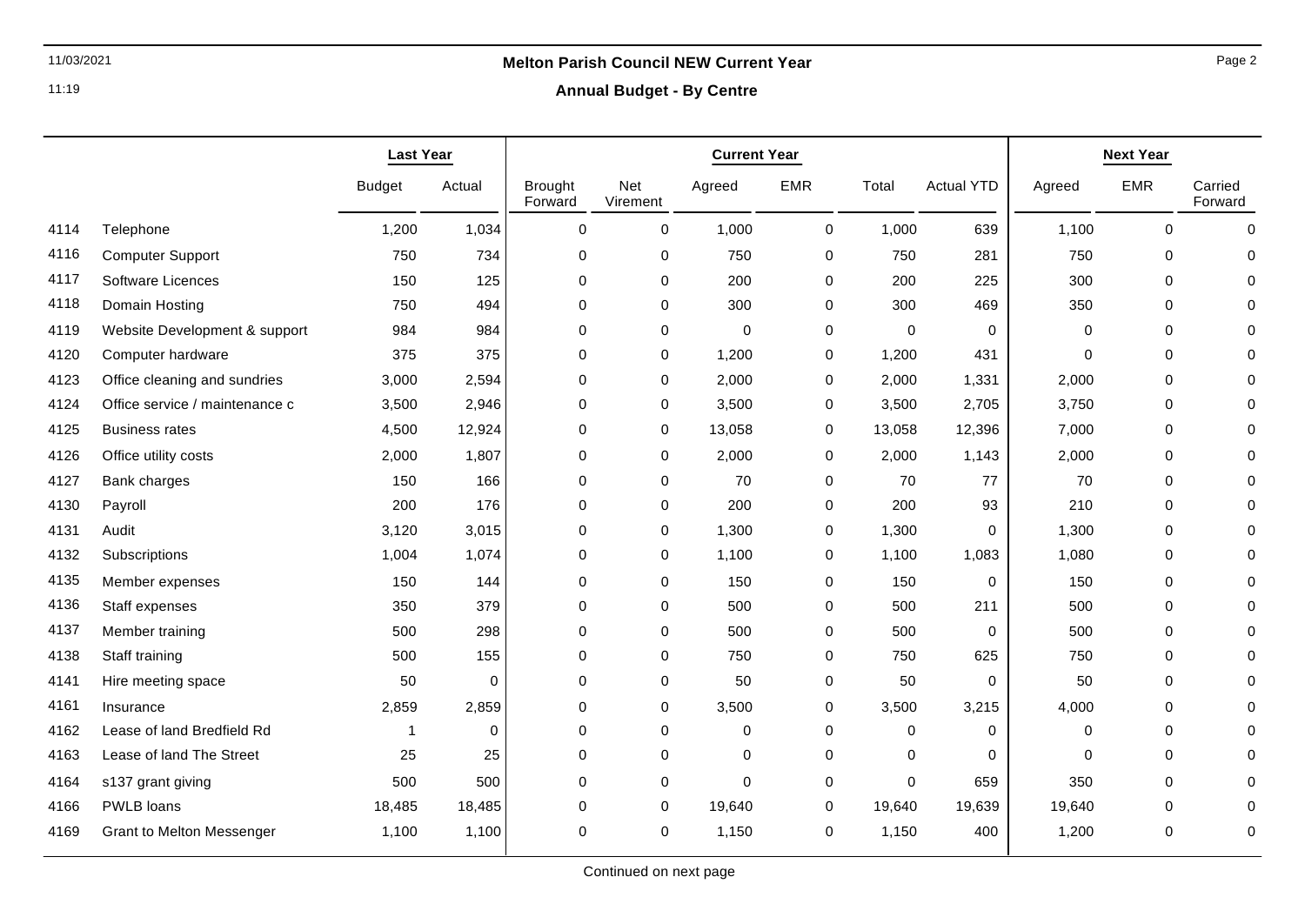### **Annual Budget - By Centre**

|      |                                     | <b>Last Year</b> |             | <b>Current Year</b>       |                        |             |             |             | <b>Next Year</b>  |             |             |                    |
|------|-------------------------------------|------------------|-------------|---------------------------|------------------------|-------------|-------------|-------------|-------------------|-------------|-------------|--------------------|
|      |                                     | <b>Budget</b>    | Actual      | <b>Brought</b><br>Forward | <b>Net</b><br>Virement | Agreed      | <b>EMR</b>  | Total       | <b>Actual YTD</b> | Agreed      | <b>EMR</b>  | Carried<br>Forward |
| 4170 | <b>Legal and Professional Costs</b> | 3,500            | 2,835       | $\mathbf 0$               | $\mathbf 0$            | 7,500       | 0           | 7,500       | 500               | $\mathbf 0$ | $\Omega$    | $\Omega$           |
| 4171 | General maintenance budget          | 1,000            | 1,040       | $\mathbf 0$               | 0                      | 1,000       | 0           | 1,000       | 476               | 1,000       | $\Omega$    |                    |
| 4176 | grant giving other powers           | 500              | 500         | $\mathbf 0$               | $\mathsf 0$            | $\mathbf 0$ | $\pmb{0}$   | $\mathbf 0$ | 0                 | 0           | $\Omega$    |                    |
| 4178 | Good Neighbour Scheme               | 0                | 1,242       | $\mathbf 0$               | $\mathbf 0$            | $\mathbf 0$ | $\pmb{0}$   | $\mathbf 0$ | 0                 | 0           | 0           | $\Omega$           |
|      | <b>Overhead Expenditure</b>         | 101,013          | 105,547     | $\mathbf 0$               | 0                      | 114,228     | 0           | 114,228     | 94,539            | 102,495     | $\mathbf 0$ | $\Omega$           |
|      | 101 Net Income over Expenditure     | $-11,692$        | 231,241     | 0                         | 0                      | 9,539       | 163,769     | 9,539       | 203,803           | 12,585      | $\Omega$    |                    |
| 6000 | plus Transfer from EMR              | $\mathbf 0$      | 2,069       | 0                         | $\Omega$               | 0           | $\mathbf 0$ | $\mathbf 0$ | $\Omega$          | $\Omega$    | $\Omega$    | U                  |
| 6001 | less Transfer to EMR                | 0                | 245,651     | $\Omega$                  | $\Omega$               | $\Omega$    | $\Omega$    | $\Omega$    | 184,217           | $\Omega$    | $\Omega$    | O                  |
|      | Movement to/(from) Gen Reserve      | (11,692)         | (12, 341)   |                           |                        | 9,539       |             | 9,539       | 19,586            | 12,585      |             |                    |
| 201  | <b>Planning &amp; Transport</b>     |                  |             |                           |                        |             |             |             |                   |             |             |                    |
| 1201 | Sundry Income                       | 1,000            | 5,475       | $\mathbf 0$               | $\mathbf 0$            | $\mathbf 0$ | $\pmb{0}$   | $\pmb{0}$   | $\mathbf 0$       | $\mathbf 0$ | $\pmb{0}$   | ∩                  |
|      | <b>Total Income</b>                 | 1,000            | 5,475       | 0                         | 0                      | $\mathbf 0$ | 0           | $\mathbf 0$ | $\Omega$          | 0           | $\mathbf 0$ | $\Omega$           |
| 4205 | Neighbourhood Plan                  | 2,000            | 5,328       | $\mathbf 0$               | $\mathbf 0$            | 2,000       | 0           | 2,000       | 342               | 2,000       | $\Omega$    |                    |
| 4210 | Road safety improvements            | 0                | $\mathbf 0$ | $\mathbf 0$               | 0                      | $\mathbf 0$ | 0           | $\mathbf 0$ | 42                | 0           | $\mathbf 0$ |                    |
| 4212 | Signage                             | 1,000            | $\mathbf 0$ | 0                         | 0                      | 2,150       | $\mathbf 0$ | 2,150       | 2,135             | 0           | 0           | 0                  |
|      | <b>Overhead Expenditure</b>         | 3,000            | 5,328       | $\Omega$                  | $\mathbf 0$            | 4,150       | 0           | 4,150       | 2,519             | 2,000       | $\Omega$    | $\Omega$           |
|      | 201 Net Income over Expenditure     | $-2,000$         | 147         | 0                         | 0                      | $-4,150$    | 0           | $-4,150$    | $-2,519$          | $-2,000$    | $\mathbf 0$ | $\Omega$           |
| 6000 | plus Transfer from EMR              | $\mathbf 0$      | $\Omega$    | $\Omega$                  | $\Omega$               | 0           | $\mathbf 0$ | $\mathbf 0$ | 1,135             | 0           | $\Omega$    | 0                  |
|      | Movement to/(from) Gen Reserve      | (2,000)          | 147         |                           |                        | (4, 150)    |             | (4, 150)    | (1, 384)          | (2,000)     |             |                    |
| 301  | <b>Recreation</b>                   |                  |             |                           |                        |             |             |             |                   |             |             |                    |
| 1301 | Sundry Income                       | $\Omega$         | 632         | $\Omega$                  | 0                      | 0           | 0           | $\Omega$    | 30                | 0           | 0           |                    |
| 1304 | <b>Hire of Football Pitches</b>     | 1,440            | 1,440       | $\Omega$                  | $\Omega$               | 1,440       | 0           | 1,440       | 1,320             | 1,440       | $\Omega$    |                    |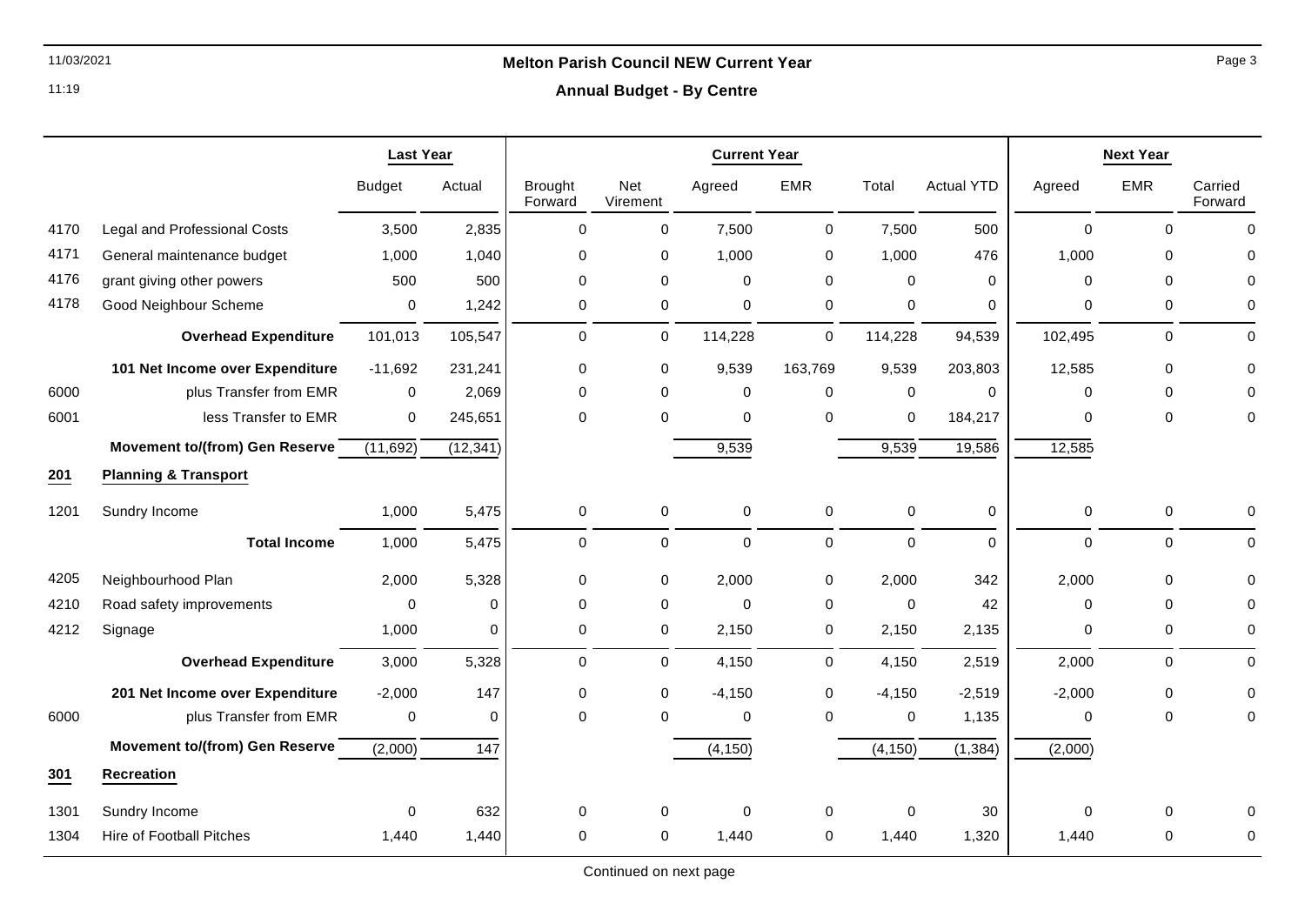**Annual Budget - By Centre**

|      |                                | <b>Last Year</b> |             | <b>Current Year</b>       |                     |                  |             | <b>Next Year</b> |                   |             |             |                    |
|------|--------------------------------|------------------|-------------|---------------------------|---------------------|------------------|-------------|------------------|-------------------|-------------|-------------|--------------------|
|      |                                | <b>Budget</b>    | Actual      | <b>Brought</b><br>Forward | Net<br>Virement     | Agreed           | <b>EMR</b>  | Total            | <b>Actual YTD</b> | Agreed      | <b>EMR</b>  | Carried<br>Forward |
| 1305 | <b>Hire of Tennis Courts</b>   | 1,500            | 1,653       | $\pmb{0}$                 | 0                   | 3,500            | $\mathbf 0$ | 3,500            | 2,775             | 2,500       | $\Omega$    | $\Omega$           |
| 1306 | Wayleave                       | 5                | 5           | 0                         | 0                   | 5                | 0           | 5                | 5                 | 5           | $\mathbf 0$ | 0                  |
| 1307 | Profts from Fete               | 0                | 1,306       | 0                         | 0                   | $\boldsymbol{0}$ | 0           | 0                | 0                 | 0           | 0           |                    |
| 1308 | <b>Sundry Grants Received</b>  | 0                | 955         | $\mathbf 0$               | 0                   | 180              | 0           | 180              | 180               | $\Omega$    | $\mathbf 0$ |                    |
| 1311 | Play equipment grant           | 14,252           | 14,252      | 0                         | 0                   | $\mathbf 0$      | 0           | $\mathbf 0$      | $\mathbf 0$       | $\Omega$    | $\mathbf 0$ |                    |
| 1312 | Drainage / reinstatement grant | 3,800            | 3,800       | 0                         | 0                   | $\mathbf 0$      | 0           | 0                | $\Omega$          | $\mathbf 0$ | 0           |                    |
| 1323 | <b>WWI Behind the Names</b>    | 0                | 4,970       | 0                         | 0                   | $\mathbf 0$      | $\pmb{0}$   | 0                | $\mathbf 0$       | 0           | 0           | 0                  |
|      | <b>Total Income</b>            | 20,997           | 29,013      | 0                         | $\mathsf{O}\xspace$ | 5,125            | $\mathbf 0$ | 5,125            | 4,310             | 3,945       | 0           | $\mathbf 0$        |
| 4309 | Greenspace mgmt contract       | 3,000            | 2,490       | $\mathbf 0$               | 0                   | 4,000            | 0           | 4,000            | 2,733             | 4,500       | 0           | $\Omega$           |
| 4310 | Greenspace additional works    | 2,500            | 1,538       | $\mathbf 0$               | 0                   | 3,000            | $\mathbf 0$ | 3,000            | 2,066             | 4,000       | $\mathbf 0$ |                    |
| 4315 | Pavilion - Electricity         | 250              | 240         | 0                         | 0                   | 200              | 0           | 200              | 126               | 250         | $\mathbf 0$ | O                  |
| 4316 | Pavilion - Water               | 200              | 123         | $\mathbf 0$               | 0                   | 150              | $\mathbf 0$ | 150              | 128               | 200         | $\Omega$    |                    |
| 4317 | Pavilion project               | 0                | 55          | $\mathbf 0$               | 0                   | $\mathbf 0$      | $\Omega$    | $\mathbf 0$      | 1,745             | 0           | $\mathbf 0$ |                    |
| 4326 | Play Area                      | $\Omega$         | 711         | $\Omega$                  | 0                   | 50               | $\mathbf 0$ | 50               | 50                | $\Omega$    | $\Omega$    |                    |
| 4327 | Play area checks               | 85               | 85          | 0                         | 0                   | 130              | 0           | 130              | 130               | 150         | $\mathbf 0$ | ∩                  |
| 4328 | Play equipment purchase        | 14,252           | 15,087      | 0                         | 0                   | 85               | 0           | 85               | 85                | 0           | 0           |                    |
| 4329 | Security infrastructure        | $\mathbf 0$      | 3,059       | 0                         | 0                   | 3,890            | 0           | 3,890            | 3,890             | $\Omega$    | $\mathbf 0$ |                    |
| 4331 | Drainage / reinstatement       | 3,800            | 3,800       | $\mathbf 0$               | 0                   | $\boldsymbol{0}$ | 0           | 0                | 0                 | $\Omega$    | $\mathbf 0$ |                    |
| 4346 | <b>Risk Assessment - Trees</b> | 819              | 819         | $\pmb{0}$                 | 0                   | 2,000            | 0           | 2,000            | 0                 | $\mathbf 0$ | 0           |                    |
| 4355 | Woodland                       | 1,650            | 1,650       | $\mathbf 0$               | 0                   | $\mathbf 0$      | $\Omega$    | $\mathbf 0$      | 0                 | 5,000       | $\mathbf 0$ |                    |
| 4361 | Signage                        | 300              | 144         | 0                         | 0                   | $\mathbf 0$      | $\mathbf 0$ | $\mathbf 0$      | $\mathbf 0$       | 0           | $\mathbf 0$ |                    |
| 4362 | Outdoor furniture              | 0                | 3,697       | $\mathbf 0$               | 0                   | $\mathbf 0$      | 0           | $\mathbf 0$      | 405               | 0           | $\mathbf 0$ |                    |
| 4363 | Memorials restoration          | $\Omega$         | $\mathbf 0$ | 0                         | 0                   | 417              | 0           | 417              | 417               | $\Omega$    | $\mathbf 0$ | 0                  |
| 4364 | Dog bins/grit/salt             | 400              | 505         | $\mathbf 0$               | 0                   | $\mathbf 0$      | $\mathbf 0$ | $\mathbf 0$      | 0                 | $\Omega$    | $\Omega$    | $\Omega$           |